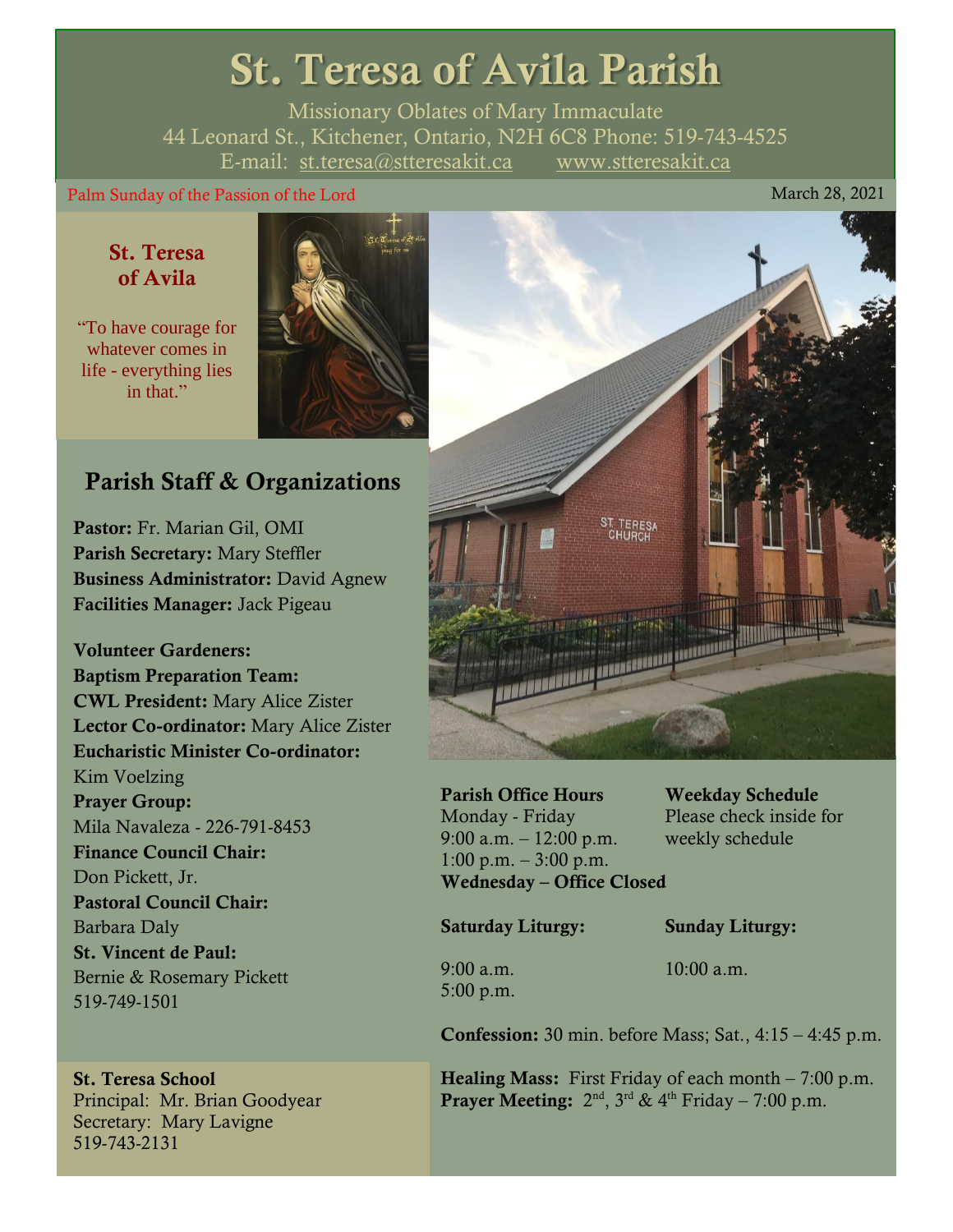## Palm Sunday of the Passion of the Lord

Today's liturgy combines both a sense of triumph and tragedy. Very importantly, we are reminded at the beginning, that we are about to commemorate the triumph of Christ our King. **"Hosanna to the Son of David; blessed is He who comes in the name of the Lord."** Words we continue to sing during the Eucharistic Prayer at every Mass. We do this through the blessing of palms, the procession and the joyful singing. And the celebrant wears red vestments. We need to keep this in mind as we proceed in the second half to hear the long tale of the sufferings and indignities to which Jesus was subjected. A tale not relieved — yet by the proper end of the story: the Resurrection to new life. So as we listen to the Passion story unfolding let us keep in mind the Hosannas as Jesus our King entered Jerusalem, His city. Very soon it will be difficult to recognise our King in the battered, scourged, crowned-with-thorns, crucified remnant of a human being.

What we see in today's readings is God using perfectly human situations in order to convey, in dramatic fashion, His relationship to us. And it is only with genuine faith that we are able to see the work of God in the tragic death of Jesus. As Paul says, for many of the Jews it was a stumbling block and for many non-believers sheer nonsense but to those who believe He is "the power of God and the wisdom of God".

### **Holy Week**

It is most definitely a very sacred time of the year, for it is now that we will commemorate and remember the last week of Jesus' life on this earth. These are the days leading up to the great Easter Feast. The Lenten season of sacrifice and self-denial is about to come to an end, but this coming week is extremely important for all Christians. The greatest focus of the week is the Passion (suffering) and Resurrection of Jesus Christ and the events that led up to it. Historical documents tell us that as early as the fourth century the Church celebrated this "Great Week" with a feeling of profound sanctity. It begins with **Palm Sunday,** which marks Jesus' triumphant entry into Jerusalem. The central feature of the service proper to this day, as it was in the earliest times, is the procession of palms. The other notable and very ancient feature of the present Palm Sunday service is the reading of the Gospel of the Passion by three readers.



Diocese of Hamilton Prayer Calendar 2021

March 29 – Rev. Ranjan D'Sa, O.C.D. March 30 – Rev. Maria Joseph Ahilan Alphonse, C.R.S.P. March 31 – Sisters of St. Joseph of Canada (C.S.J.) April 1 – **Holy Thursday** April 2 – **Good Friday** April 3 – **Holy Saturday** April 4 – **Easter Sunday of the Resurrection of the Lord**

### **Vocations**

### **Passion (Palm) Sunday March 28, 2021**

Blessed are those who come in the Name of the Lord! Blessed are they who live their lives in the Name of the Lord! If you feel God is giving you the blessing of a call to be a priest, religious, or permanent deacon, call Most Reverend Wayne Lobsinger, VG, EV, Auxiliary Bishop & Vocations Director, Diocese of Hamilton at (905) 528-7988 x2222.

[vocations@hamiltondiocese.com](mailto:vocations@hamiltondiocese.com)  <https://hamiltondiocese.com/vocations/>

### **Serra Prayer for Vocations**

O God, Who wills not the death of a sinner, but rather that he be converted and live, grant we beseech You, through the intercession of the Blessed Mary ever Virgin, Saint Joseph her spouse, Saint Junipero Serra, and all the saints, an increase of labourers for Your Church, fellow labourers with Christ to spend and consume themselves for souls, through the same Jesus Christ, Your Son, Who lives and reigns with You in the unity of the Holy Spirit, One God forever and ever.

Amen.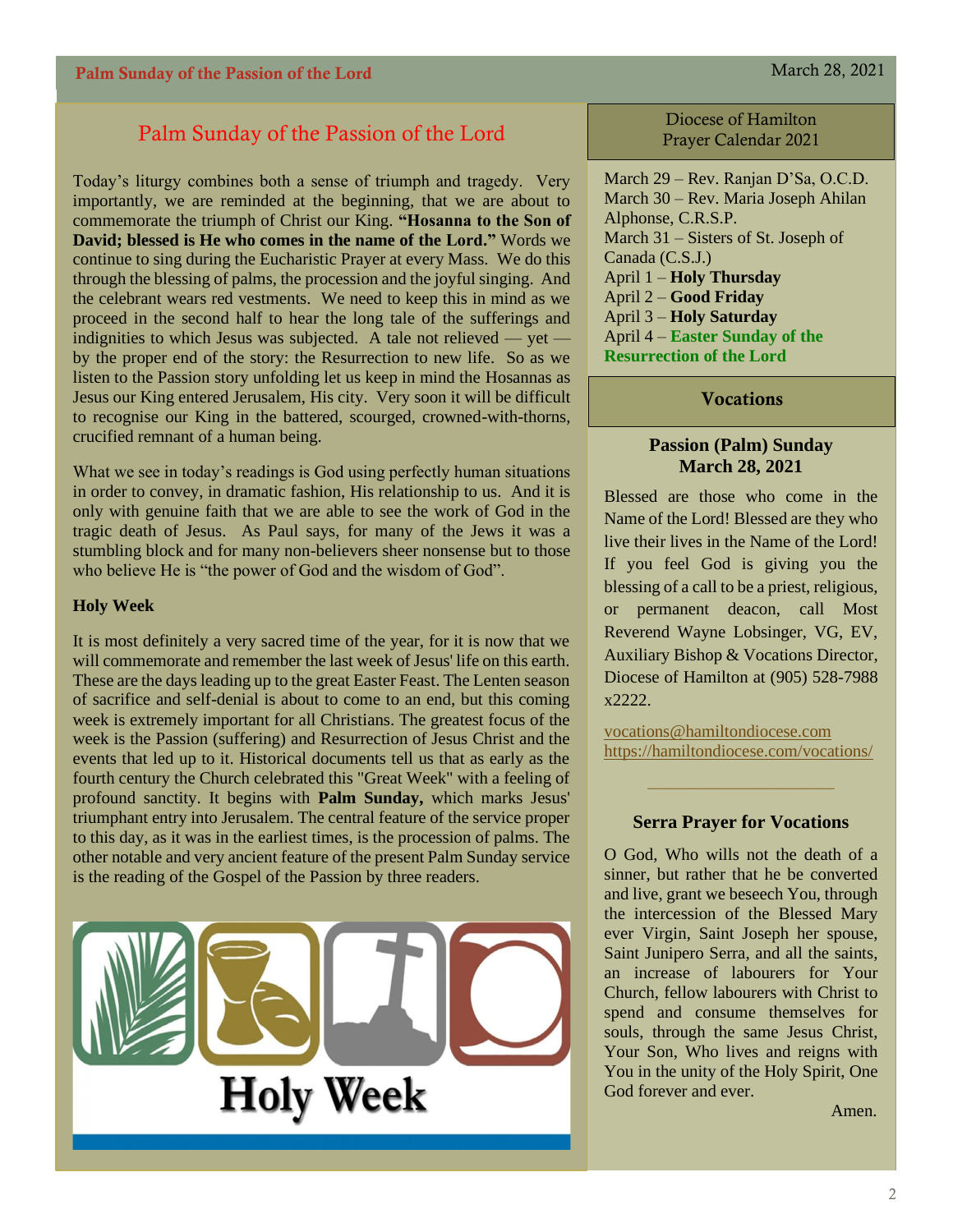### **Easter Triduum**

Especially important for Catholics is the Easter Triduum. This is the three days just before Easter.

On **Holy Thursday**, we reenact the Lord's Last Supper, which He shared with His apostles on the night He was betrayed and arrested. At the Mass, the priest will wash the feet of twelve men, just as Jesus did. Also on this night, priests all over the world will renew their sacred vows. This is because, at the Last Supper, Jesus not only instituted the Mass (Eucharist) but also the ministerial priesthood.

On **Good Friday**, the day of the crucifixion and death of our Lord, we have the veneration of the Cross. A service is held at three o'clock in the afternoon (the hour He is believed to have died) and another later in the evening. We go forward and kiss the Cross in order to show honor and respect for Christ's sacrifice for our sake. There is no Consecration of the Eucharist on this day, and the Communion we receive will be from the night before, which has been reserved in the tabernacle.

**Holy Saturday** is a vigil. We keep watch for the expectant rising of Our Savior. This was the day He went down into the netherworld in order to bring back up with Him into heaven those who had died before His coming. Up to this time, the gates to heaven were closed and no one could go there because of the original sin of Adam. Jesus changed all that. By paying the price for our sins on the Cross, He gained for us our eternal salvation, and heaven was opened once more. Also on this night, persons who have spent months of preparation will be received through Baptism and Confirmation into the Catholic Church for the first time. It is a joyous occasion.

#### **Easter Sunday**

Easter is the celebration of the resurrection of Jesus from the tomb on the third day after his crucifixion. Easter is the fulfilled prophecy of the Messiah who would be persecuted, die for our sins, and rise on the third day. (Isaiah 53). Remembering the resurrection of Jesus is a way to renew daily hope that we have victory over sin.

### **Mass Intentions March 29, 2021 – April 4, 2021**

Tuesday, March 30,  $2021 - 7:00$  p.m. +Normanda Mendanca & +Ermelinda Morera – *Fatima*

Wednesday, March 31, 2021 – 8:30 a.m.

Thursday, April 1, 2021 – **Holy Thursday** 7:00 p.m. – Mass of the Lord's Supper Vocations & Religious Life

## April 1 – April 4, 2021 Please see the Holy Triduum Program

### Daily Readings:

Lectors may find daily readings at this link: [https://readings.livingwithchrist.ca](https://readings.livingwithchrist.ca/)

### **Christian Initiation**

On Holy Saturday, during the Easter Vigil celebration the following participants of the RCIA program will receive the Sacraments of Christian Initiation:

### Aaron R.H. Cook Flora Osasu Ojeyokan Timothy Ebhdjie Ojeyokan

Our parish community is invited to pray for these elect as they prepare to be embraced by the Church and immersed in the Sacraments of Initiation.

### **CHURCH IS OPEN FOR MASS AND PRAYER**

We have now resumed our usual Mass schedule. Please refer to the bulletin for any changes. You are also invited to visit Jesus, in the Most Blessed Sacrament, Monday to Friday, 9 a.m. to 8 p.m. in the Narthex. The Adoration Chapel remains closed. Please take advantage of this wonderful opportunity to come and spend some time with the Lord! Jesus is waiting for you!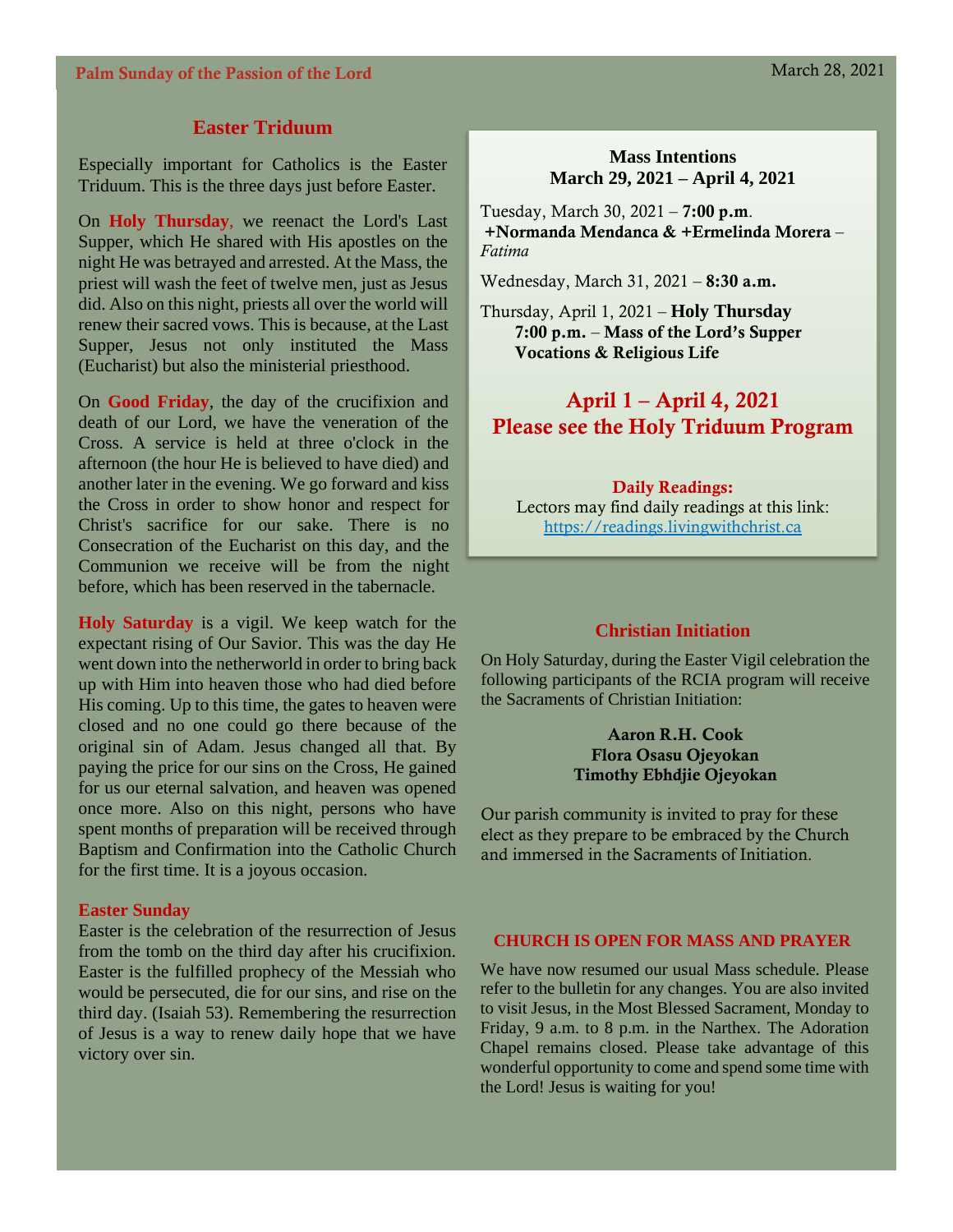# **Holy Week & Easter Schedule 2021**

**Holy Thursday** – **April 1, 2021 7:00 p.m.** – Mass of the Lord's Supper

**Good Friday** – **April 2, 2021 2:30 p.m.** – Divine Mercy Novena **3:00 p.m.** – Good Friday Liturgy **7:00 p.m.** – Stations of the Cross

# **Holy Saturday** – **April 3, 2021**

**11:00 a.m.** – Blessing of Easter Food  **6:30 p.m.** – Divine Mercy Novena  **7:00 p.m.** – Easter Vigil Mass

**Easter Sunday** – **April 4, 2021 10:00 a.m.** – Mass of the Resurrection of the Lord

**The Sacrament of Reconciliation**

30 minutes prior to each Mass There will be no Confession during the Holy Triduum



### Live-streaming on Zoom

**The Mass of the Lord's Supper on Holy Thursday at 7 p.m., the Good Friday Liturgy at 3 p.m. and the Easter Sunday Mass at 10 a.m.** will be **live-streamed** on Zoom. If you are not attending these liturgies, and you wish to join Father online, please click on the following link: **<https://zoom.us/j/5887658626>The Password is: 274733 Please visit our website regularly, for more details: [www.stteresakit.ca](http://www.stteresakit.ca/)**

> Many persons love you, Many people like you, But there is only one who DIED for you.. That is esus Cl Wish you a blessed "Happy Easter"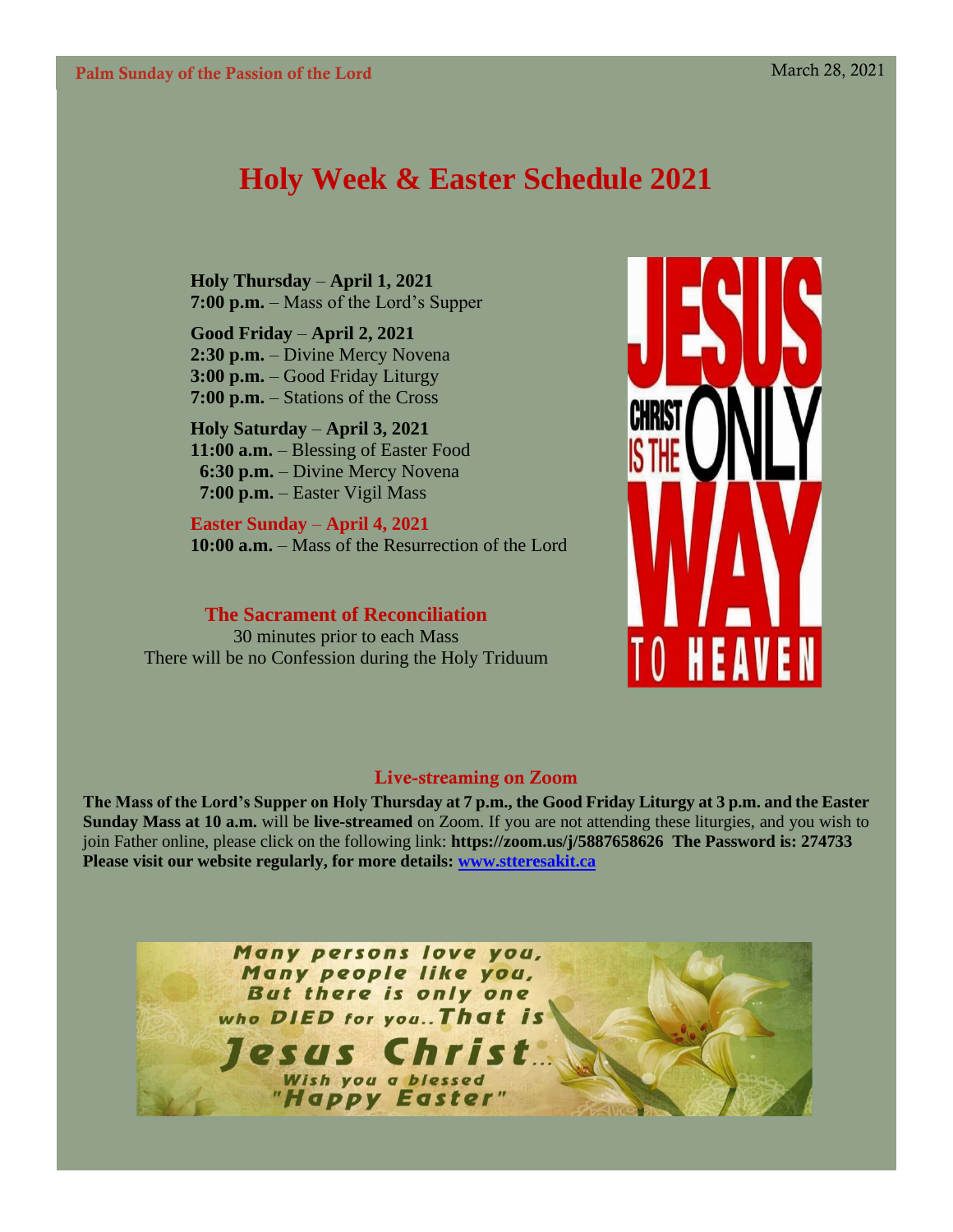### Palm Sunday of the Passion of the Lord March 28, 2021

### **OFFICE IS OPEN!**

We are all so happy that the Parish Office is now open! Admittance to the Parish Office is by appointment only. To book an appointment, please call 519-743-4525 or email: [st.teresa@stteresakit.ca.](mailto:st.teresa@stteresakit.ca) **Please help us keep everyone safe by adhering to the safety guidelines.**

### **SPECIAL COLLECTIONS**

There will be a special collection on **Good Friday, April 2, 2021** for **the Needs of the Church in the Holy Land**. The special collection for **Share Lent** should have taken place last weekend, but you are still encouraged to make a donation, if you haven't already done so. Please be as generous as possible. Thank you.

**Prayer Vigil** - **Thursday, April 1, 2021 - 9:00 a.m. to 10:00 a.m. - in front of Freeport Hospital, 3570 King St. E., Kitchener, for babies being aborted.** All are welcome to pray quietly for those who have no voice, but our own! Parking - across the road at Schneider Park. Any queries, please contact Cathy at: [kwc.prayervigil@rogers.com](mailto:kwc.prayervigil@rogers.com) **Note:** We will all observe 2 meters distancing.



WE ARE We are currently accepting applications for the following opportunities: Lunch Hour Supervision (All Schools)

Please visit our website for job details and application criteria: [www.wcdsb.ca](http://www.wcdsb.ca/)

### *Share Love, Share Lent***: Paschal progression.**



Did you know that Development and Peace has organized a Lenten campaign every year since 1968?

Keeping up with the tradition, this year's campaign, *Share Love, Share Lent*, invites you to a final week of family fun, communal reflection, global solidarity and prayer.

Don't miss our special campaign Way of the Cross!

Catch the details and contribute at **[devp.org/lent](https://devp.org/lent)**.

### **COME RETREAT WITH LOYOLA HOUSE VIRTUALLY!**

Are you looking to break away and spend some time in silence? See our website at [loyolahouse.com](http://r20.rs6.net/tn.jsp?f=001XjHRUN8QKIUuk6A42tRpg3vYlm25-GEPtIzSnHPpPFIhdhIa9xXy_JbBptDqETJqmZTFvG51P-htyZZW56Yl_TGCZt-s5AjHwtkXF1taQfmK9V9XyZTbEVfOeWw_LB1Hl7O0HI2ZQURR-6jd4izTJ2sdVG1pzdfg3z7PAmxRWZb3lLQykD5xbk4jYs_rIwTL&c=6sJAHPRK9D-CdbbnIFQM5_zN8zSubQs34O8H2xjZDmO_K7G6_6PXvg==&ch=qflE_6FbBButH-iHXeL-RZLdg8brTNWvbl66F1QwD1Rt1900hHDTVA==) for more information on these upcoming retreats & programs:

**Holy Week Retreat** - March 27-April 3 - Walk with Jesus along his journey to the cross and his rising from death, and allow Christ to join his journey to yours.

**Easter Triduum** - April 1-3 - Visual presentations for engaging the Holy Week rituals.

**The Psalms Weekend Retreat** - April 16-18 - with Greg Kennedy, SJ

**8-Day Directed Retreat** - April 22-30

These virtual retreats may include video links and/or Zoom (or telephone) gatherings, and optional individual meetings with your spiritual director where indicated.

Register online a[t loyolahouse.com](http://r20.rs6.net/tn.jsp?f=001XjHRUN8QKIUuk6A42tRpg3vYlm25-GEPtIzSnHPpPFIhdhIa9xXy_JbBptDqETJqmZTFvG51P-htyZZW56Yl_TGCZt-s5AjHwtkXF1taQfmK9V9XyZTbEVfOeWw_LB1Hl7O0HI2ZQURR-6jd4izTJ2sdVG1pzdfg3z7PAmxRWZb3lLQykD5xbk4jYs_rIwTL&c=6sJAHPRK9D-CdbbnIFQM5_zN8zSubQs34O8H2xjZDmO_K7G6_6PXvg==&ch=qflE_6FbBButH-iHXeL-RZLdg8brTNWvbl66F1QwD1Rt1900hHDTVA==) or contact [registration@ignatiusguelph.ca](mailto:registration@ignatiusguelph.ca) or call 519 824 1250 ext 266.